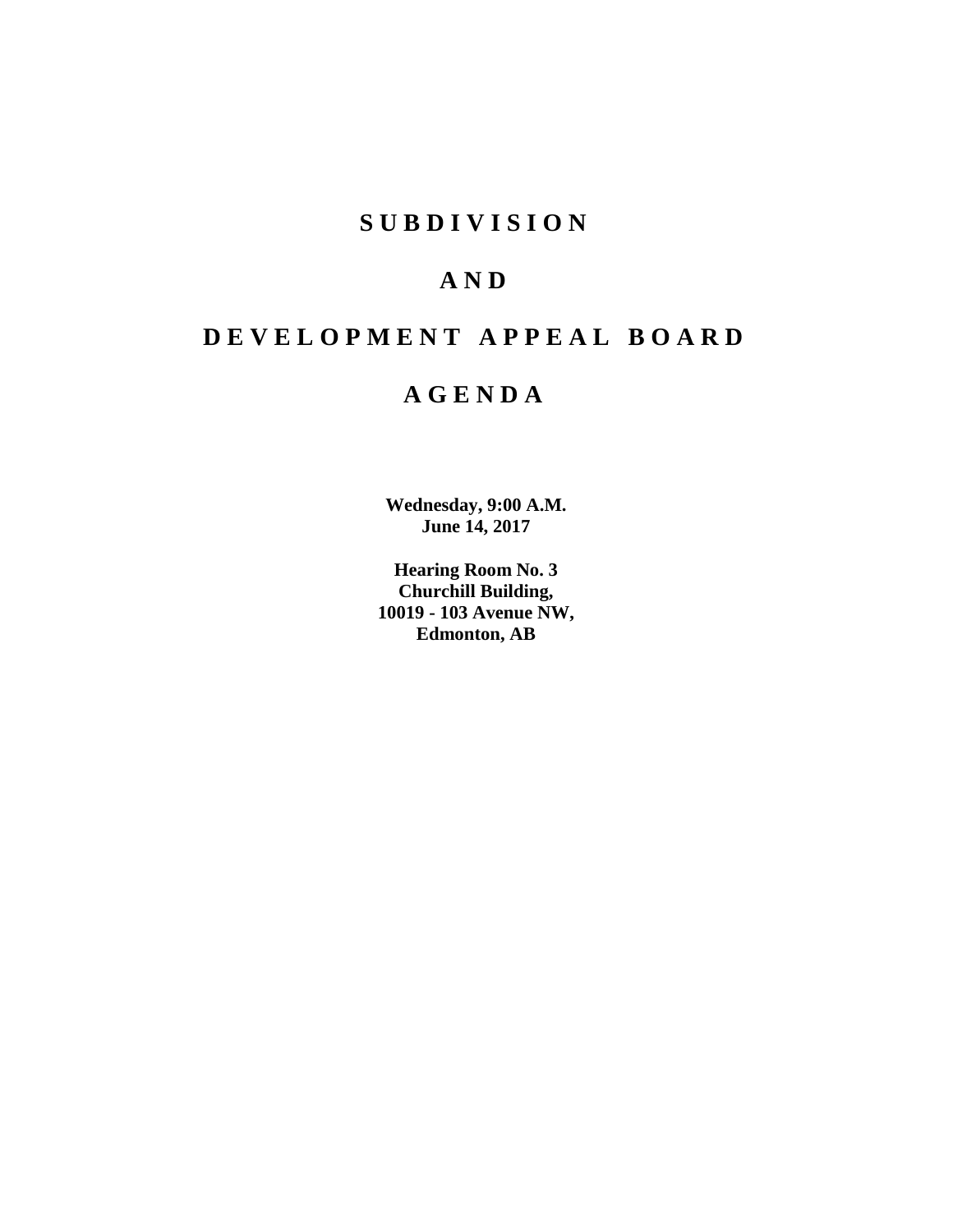# **SUBDIVISION AND DEVELOPMENT APPEAL BOARD HEARING ROOM NO. 3**

| 9:00 A.M. | $SDAB-D-17-105$ |                                                                                                                                                                                                                                                                                                                |
|-----------|-----------------|----------------------------------------------------------------------------------------------------------------------------------------------------------------------------------------------------------------------------------------------------------------------------------------------------------------|
|           |                 | To construct a Single Detached House with a<br>veranda, Rooftop Terrace with Privacy<br>Screening, fireplace, rear uncovered deck (under<br>0.6 metres in height), Secondary Suite in the<br>Basement, and to demolish the existing Single<br>Detached House and Accessory Building (rear<br>detached Garage). |
|           |                 | 9843 - 86 Avenue NW<br>Project No.: 238988349-001                                                                                                                                                                                                                                                              |
| NOTE:     |                 | Unless otherwise stated, all references to "Section numbers" refer to<br>the authority under the Edmonton Zoning Bylaw 12800.                                                                                                                                                                                  |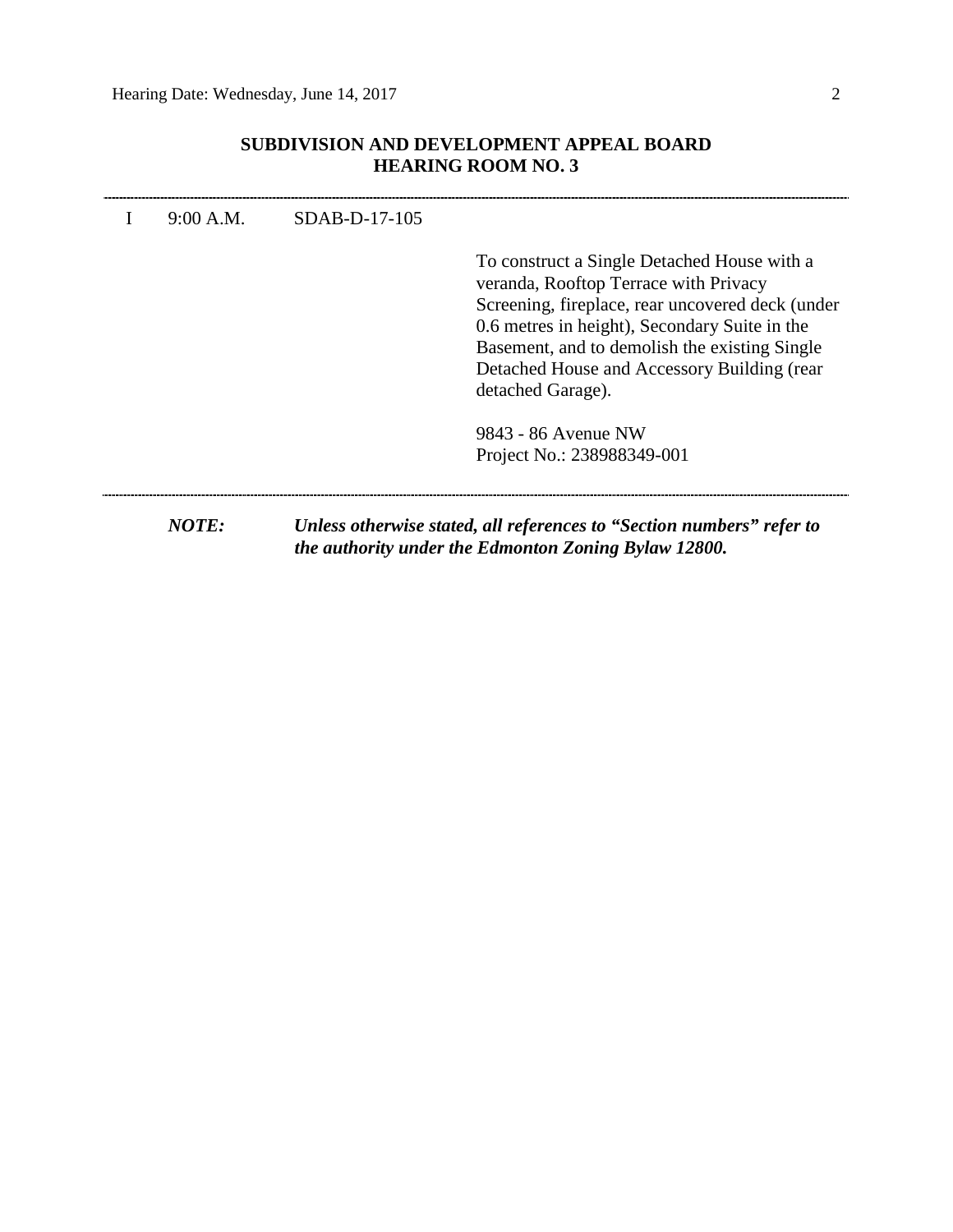#### **ITEM I: 9:00 A.M. FILE: SDAB-D-17-105**

# AN APPEAL FROM THE DECISION OF THE DEVELOPMENT OFFICER BY AN ADJACENT PROPERTY OWNER

APPELLANT:

APPLICATION NO.: 238988349-001

APPLICATION TO: Construct a Single Detached House with a veranda, Rooftop Terrace with Privacy Screening, fireplace, rear uncovered deck (under 0.6 metres in height), Secondary Suite in the Basement, and to demolish the existing Single Detached House and Accessory Building (rear detached Garage).

DECISION OF THE DEVELOPMENT AUTHORITY: Approved with Conditions

DECISION DATE: May 3, 2017

DATE OF APPEAL: May 18, 2017

NOTIFICATION PERIOD: May 9, 2017 through May 23, 2017

RESPONDENT:

ADDRESS OF RESPONDENT: 9843 - 86 Avenue NW

MUNICIPAL DESCRIPTION OF SUBJECT PROPERTY: 9843 - 86 Avenue NW

LEGAL DESCRIPTION: Plan I7 Blk 93 Lot 34

(Reference page 3 of permit)

ZONE: RF2 Low Density Infill Zone

OVERLAY: MNO Mature Neighbourhood Overlay

STATUTORY PLAN: Strathcona Area Redevelopment Plan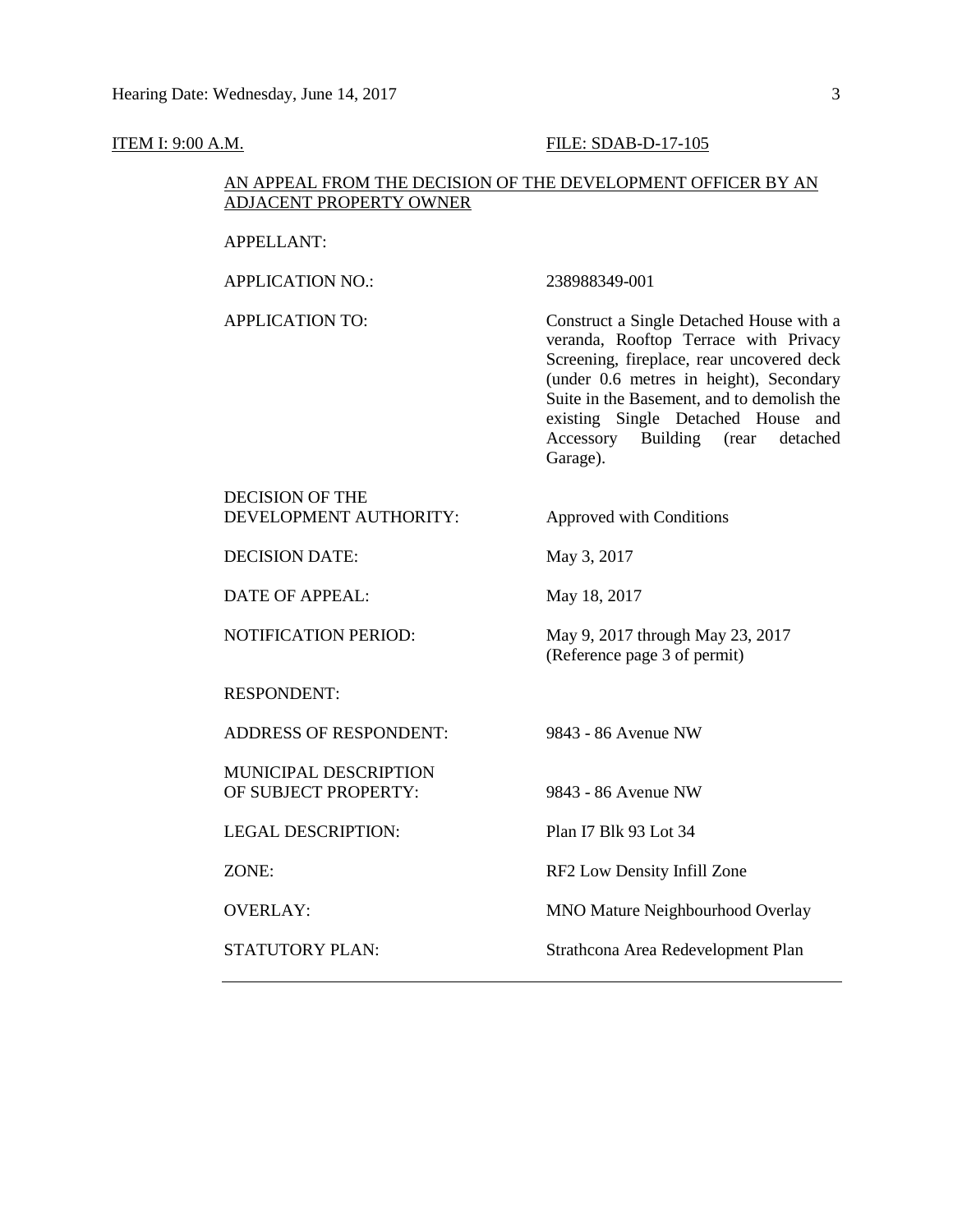### *Grounds for Appeal*

The Appellant provided the following reasons for appealing the decision of the Development Authority:

### *Background*

As background, I learned of the neighbors' development when I received the Development Permit Notice, dated May 3, 2017. Prior to that Notice being issued, I knew nothing of my neighbors' plans to tear down their existing home and build a new home.

Since receiving this Notice, I have done and continue to do what I can to ensure that I am informed about the proposed plans. Presumably my neighbors with their developer have been planning this development for some time; I am frustrated that I am given 14 days to inform myself about the plans and decide whether to Appeal. I have filed the Appeal to preserve that filing deadline; however, I am hoping that prior to the Hearing at least some of the issues noted below may be addressed/resolved through communication with the City Development Planner, Christian Lee, and the developer who is building the new home next door.

Going forward, it may behoove the City to consider changing this process. As it is now, the 14-day window sets up a scheme for developers to "hope they can get away with" a variance ("risk an Appeal") as opposed to a system that would force dialogue and information exchange in advance, and certainly prior to an adversarial forum (an Appeal) having to be engaged.

### *Reasons*

Briefly:

- 1. My home is the immediate neighbor to the west. The development permit issued is for 9843 and I reside at 9847.
- 2. I am concerned about the roof top terrace that the neighbors wish to build. I am particularly concerned about the variances permitted for the stepback. These variances are noted at paragraphs 2 and 3 of the Development Permit Notice.
- 3. Generally, I don't know why these variances are necessary. I have briefly reviewed the City Bylaw 12800, Section 61. I am presuming that, prior to that Bylaw being enacted, thorough research was conducted, stakeholders consulted and expertise engaged to ensure that appropriate minimum distances were set. I note the mandatory language used in this Section.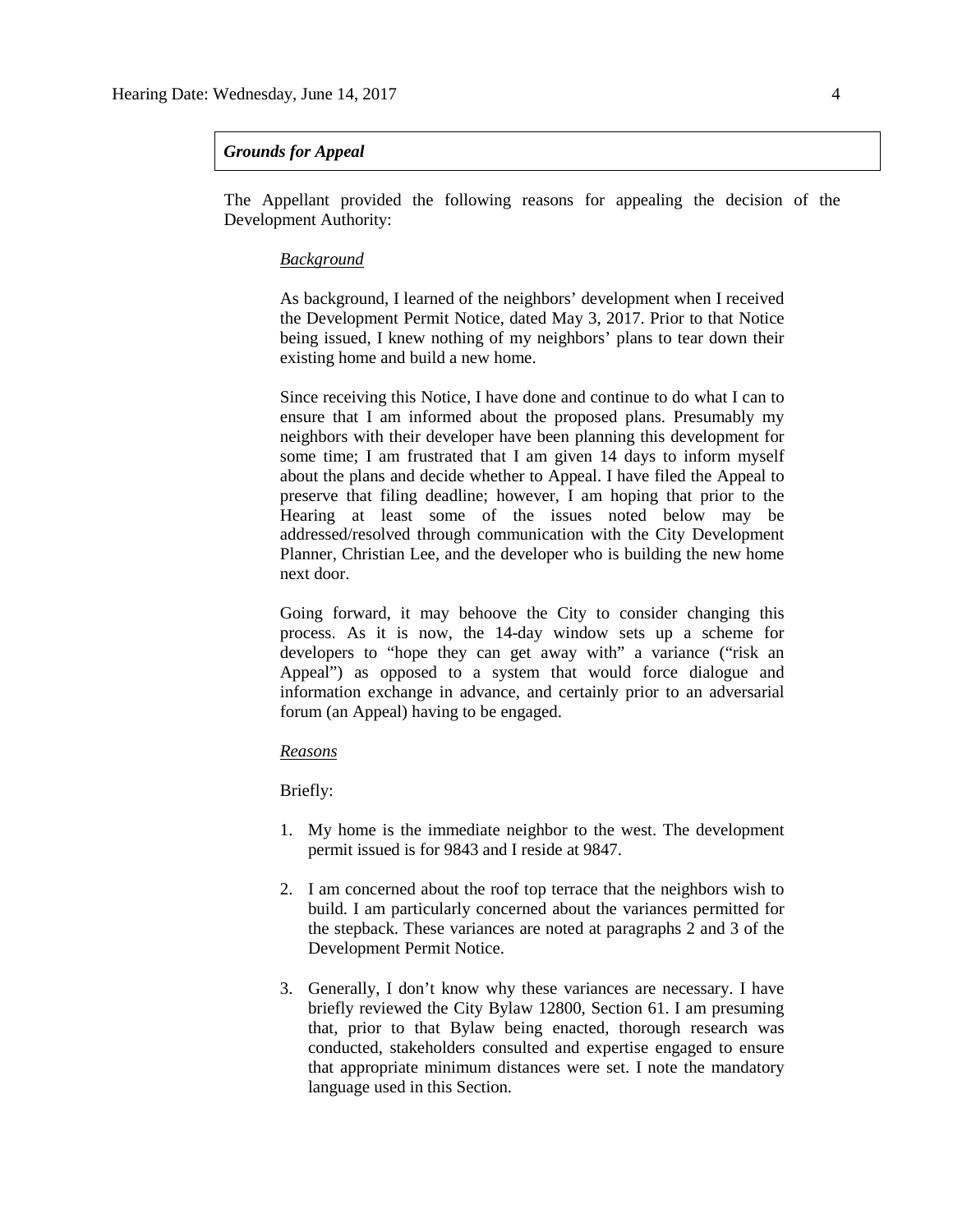- 4. As a starting point, the only reason I have thus far been given to justify relaxing this mandatory stepback regulation is because otherwise the rooftop deck would be "virtually unusable". Of course, the balancing act is the neighbor's desire to have a large rooftop deck, against the City's reasons for enacting the Bylaw in the first place, which presumably address many of my concerns. I am presuming that stepbacks are required for reasons such as:
	- A. safety (e.g. fire hazard; safety for users of the rooftop terrace);
	- B. privacy (e.g. for both the users of the rooftop terrace, as well as neighbors such as myself who shouldn't have people looking down at them in the privacy of their own backyard or directly into their home through windows);
	- C. use and enjoyment (e.g. the towering nature of a rooftop terrace blocks sunshine; users on the rooftop top increase the noise); and
	- D. property value (e.g. the closer the rooftop terrace is to my property, the lower potential resale value).
- 5. I am told that the City Development Planner canvassed with the developer a proposed variance to 1.0 m stepback (instead of the 2.0 m stepback mandated by the Bylaw), but the developer "opted" to proceed with a stepback of 0.18 m on "my" side and 0.91 m at the rear of the property, and "risk an Appeal". I note the permissible language of "opted" as contrasted with the mandatory language of the Bylaw.
- 6. A further important note: my home was built in 1914. With the property lines having changed over the years, my home sits closer to the neighbors' home than it "should". Of course, this is permissible considering the year of my home. But this means that, in a neighborhood where the lots are small to begin with and neighboring homes are closer than what might be ideal, relaxing or varying requirements for distances is more problematic than it might be in a newer neighborhood, with larger lots.
- 7. In addition to the stepbacks, I am also concerned about the proposed railing that the City has required the neighbors to build on the rooftop terrace. I am told that they will be building a 5 ft high railing with privacy glass. Putting such a railing at the edge of the home, instead of back the 2.0 m required by the bylaw, means that a further 5 ft will be added to the height of this home. I have inquired with the City Development Planner and am told that this is permissible because the regulations for maximum height fall under a different Section that those for a privacy screen.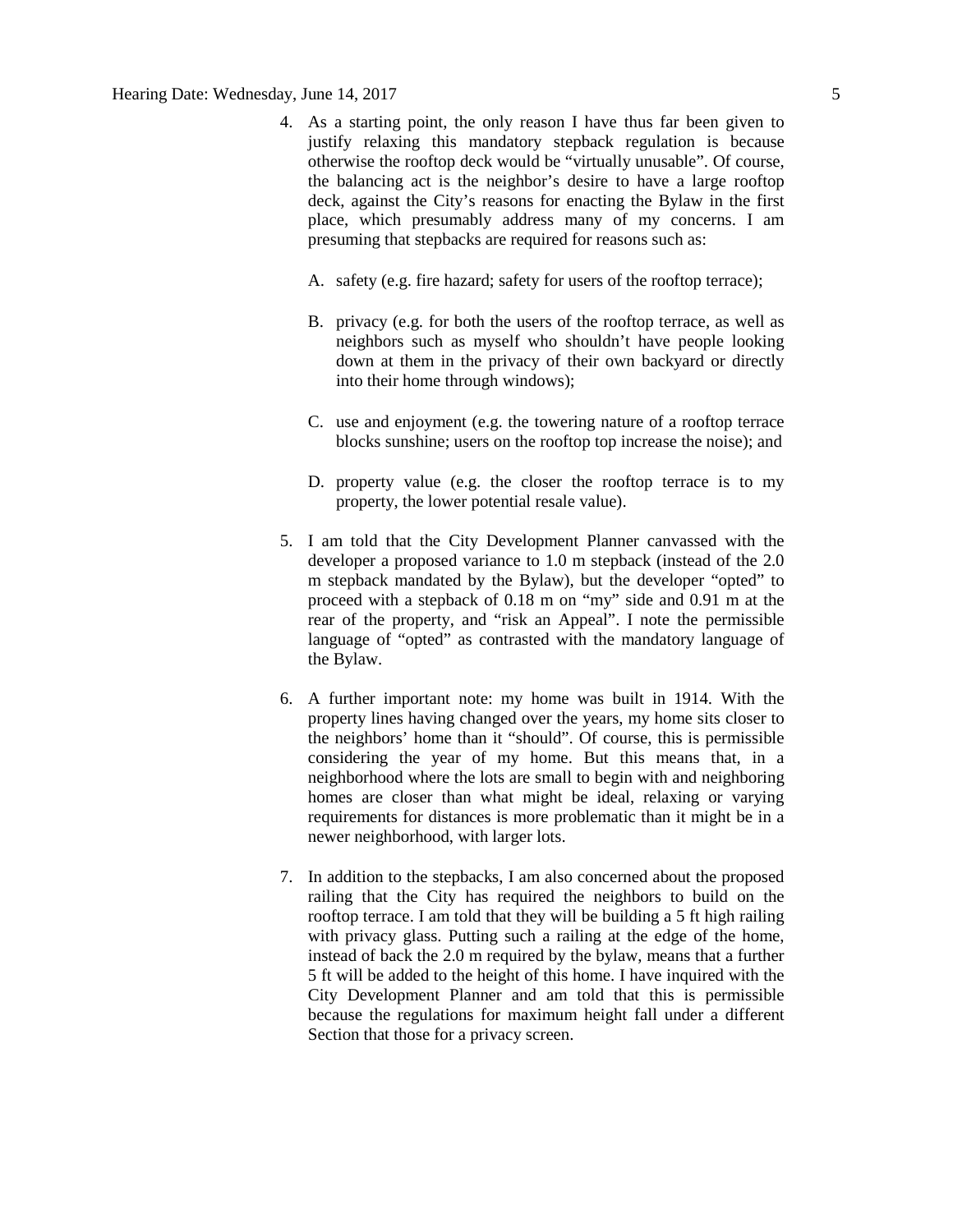- 8. Finally, I expect that any requirements around privacy screens and frosted glass (for interior windows) will be confirmed in writing. The neighbors and I have discussed a proposed tall (6 ft) fence between our homes to resolve the issue of the windows they are installing along the west side of their home (looking into mine).
- 9. As I noted at the beginning of these Reasons, I am taking my time to communicate with the City Development Planner and the developer (as of today's date we have only exchanged voicemails) to ensure that I am informed as to impact that these variances will have on me.
- 10. With the information I have to date, these variances are unnecessary and will materially interfere with and otherwise affect my use and enjoyment of my property (including but not limited to privacy in my yard and in my home; noise travelling down into my yard and into my home – the neighbors are installing a hot tub on this terrace; blocking sunshine available to my yard; and other such reasons). The stepback variance will negatively impact the value of my property, considering the towering nature of the proposed build – the 5 ft tall railing added on top of an already tall two-story home.

#### *General Matters*

#### **Appeal Information:**

The *Municipal Government Act*, RSA 2000, c M-26 states the following:

#### **Grounds for Appeal**

**685(1)** If a development authority

- (a) fails or refuses to issue a development permit to a person,
- (b) issues a development permit subject to conditions, or
- (c) issues an order under section 645,

the person applying for the permit or affected by the order under section 645 may appeal to the subdivision and development appeal board.

**685(2)** In addition to an applicant under subsection (1), any person affected by an order, decision or development permit made or issued by a development authority may appeal to the subdivision and development appeal board.

#### **Appeals**

**686(1)** A development appeal to a subdivision and development appeal board is commenced by filing a notice of the appeal, containing reasons, with the board within 14 days,

…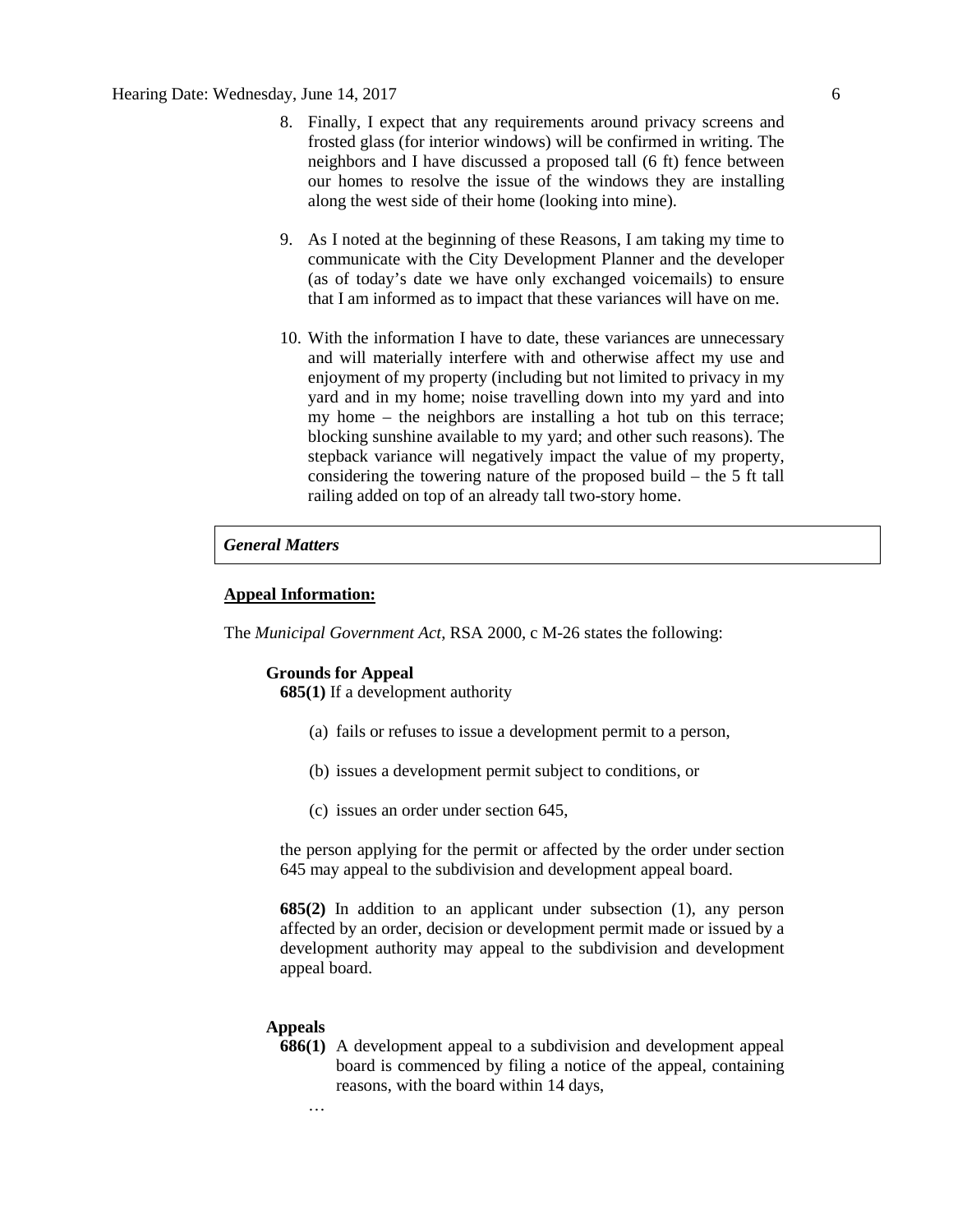(b) in the case of an appeal made by a person referred to in section 685(2), after the date on which the notice of the issuance of the permit was given *in accordance with the land use bylaw*. [emphasis added]

The *Edmonton Zoning Bylaw 12800* provides as follows:

#### **20. Notification of Issuance of Development Permits**

# **20.2 Class B Development**

- 1. Within seven days of the issuance of a Development Permit for a Class B Discretionary Development, the Development Officer shall dispatch a written notice by ordinary mail to all relevant parties listed below that are wholly or partially within 60.0 m of the boundaries of the Site which is the subject of the Development Permit:
	- a. each assessed owner of the Site or a part of the Site of the development;
	- b. each assessed owner of land;
	- c. the President of each Community League; and
	- d. the President of each Business Revitalization Zone.
- 2. The notice shall describe the development and state the decision of the Development Officer, and the right of appeal therefrom.
- 3. Within 10 days of the issuance of a Development Permit for Class B Discretionary Development, the Development Officer shall cause to be published in a daily newspaper circulating within the City, a notice describing the development and stating their decision, and the right to appeal therefrom.
- 4. Where, in the opinion of the Development Officer, a proposed development is likely to affect other owners of land beyond 60.0 m, the Development Officer shall notify owners of land at such additional distance and direction from the Site as, in the opinion of the Development Officer, may experience any impact attributable to the development.

The decision of the Development Officer is dated May 3, 2017. Notice of the development was published in the Edmonton Journal on May 9, 2017. The Notice of Appeal was filed on May 18, 2017.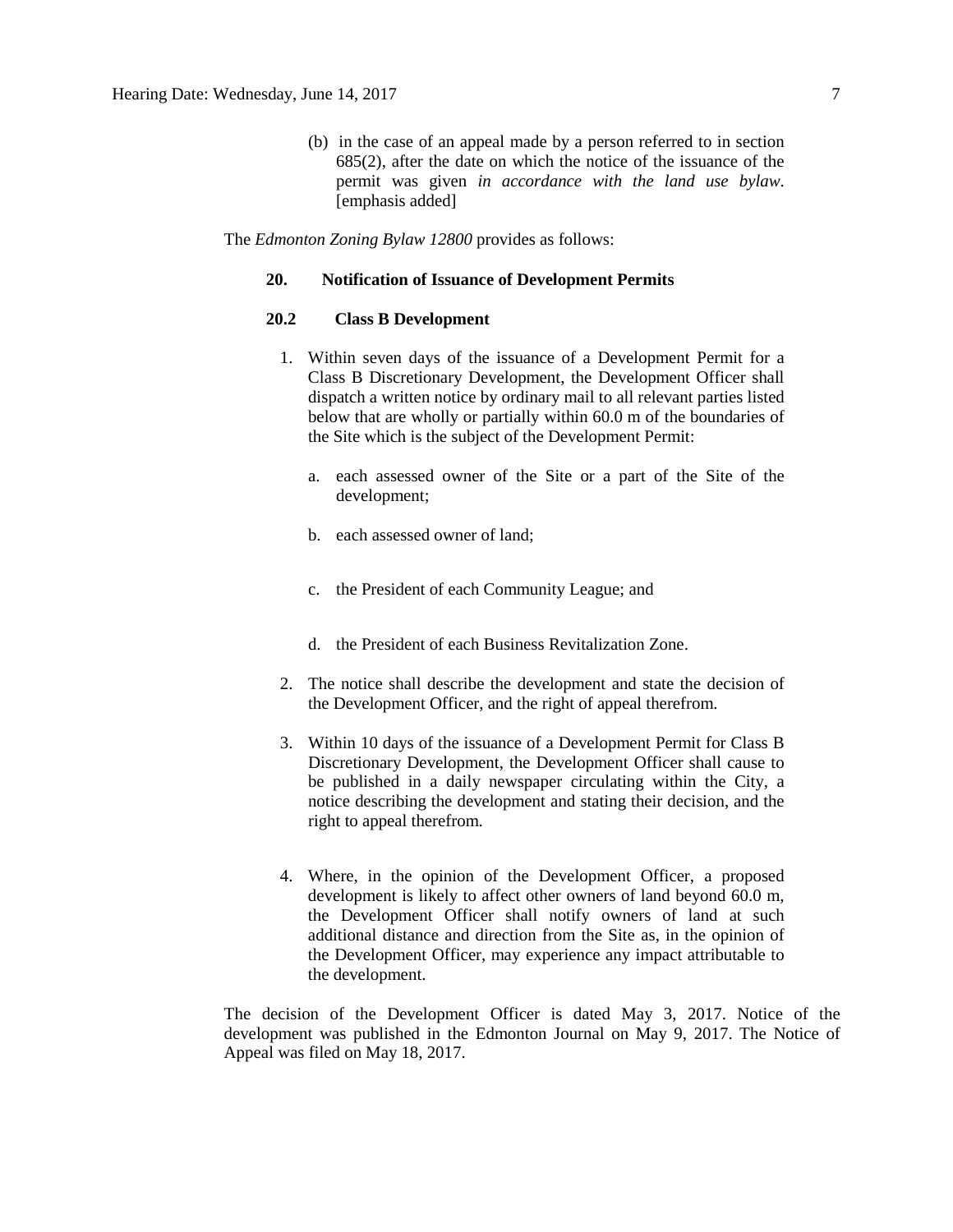#### **Determining an Appeal**

The *Municipal Government Act* states the following:

#### **Hearing and decision**

**687(3)** In determining an appeal, the subdivision and development appeal board

…

- (a.1) must comply with the land use policies and statutory plans and, subject to clause (d), the land use bylaw in effect;
- …
- (c) may confirm, revoke or vary the order, decision or development permit or any condition attached to any of them or make or substitute an order, decision or permit of its own;
- (d) may make an order or decision or issue or confirm the issue of a development permit even though the proposed development does not comply with the land use bylaw if, in its opinion,
	- (i) the proposed development would not
		- (A) unduly interfere with the amenities of the neighbourhood, or
		- (B) materially interfere with or affect the use, enjoyment or value of neighbouring parcels of land,
- and
	- (ii) the proposed development conforms with the use prescribed for that land or building in the land use bylaw.

# **General Provisions from the** *Edmonton Zoning Bylaw:*

Section 120.1 states that the **General Purpose** of the **RF2 Low Density Infill Zone** is:

…to retain Single Detached Housing, while allowing infill on narrow lots, including Secondary Suites under certain conditions.

Under sections 120.3(4) and 120.3(6), **Secondary Suites** and **Single Detached Housing** are **Permitted Uses** in the RF2 Low Density Infill Zone.

Section 7.2(7) states:

**Secondary Suite** means development consisting of a Dwelling located within, and Accessory to, a structure in which the principal Use is Single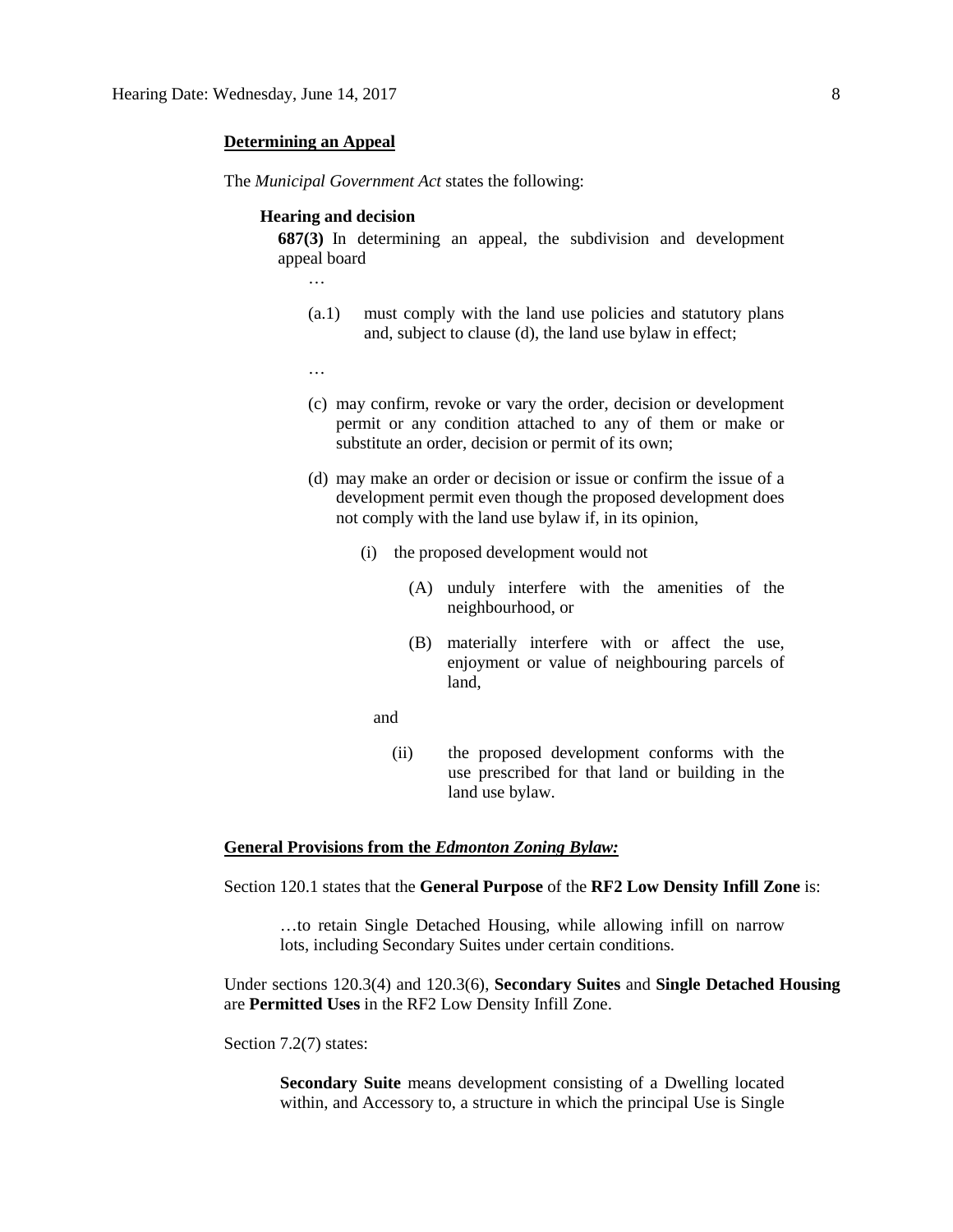Detached Housing. A Secondary Suite has cooking facilities, food preparation, sleeping and sanitary facilities which are physically separate from those of the principal Dwelling within the structure. A Secondary Suite also has an entrance separate from the entrance to the principal Dwelling, either from a common indoor landing or directly from the side or rear of the structure. This Use includes the development or Conversion of Basement space or above Grade space to a separate Dwelling, or the addition of new floor space for a Secondary Suite to an existing Single Detached Dwelling. This Use does not include Apartment Housing, Duplex Housing, Garage Suites, Garden Suites, Semi-detached Housing, Lodging Houses, Blatchford Lane Suites, Blatchford Accessory Suites, or Blatchford Townhousing.

Section 7.2(9) states:

**Single Detached Housing** means development consisting of a building containing only one Dwelling, which is separate from any other Dwelling or building. Where a Secondary Suite is a Permitted or Discretionary Use in a Zone, a building which contains Single Detached Housing may also contain a Secondary Suite. This Use includes Mobile Homes which conform to Section 78 of this Bylaw.

# Section 814.1 states that the **General Purpose** of the **Mature Neighbourhood Overlay** is:

…to ensure that new low density development in Edmonton's mature residential neighbourhoods is sensitive in scale to existing development, maintains the traditional character and pedestrian-friendly design of the streetscape, ensures privacy and sunlight penetration on adjacent properties and provides opportunity for discussion between applicants and neighbouring affected parties when a development proposes to vary the Overlay regulations.

# *Secondary Suite – Site Area*

Section 86(1) states: "A Secondary Suite shall comply with the following regulations: the minimum Site area for a Single Detached Dwelling containing a Secondary Suite is 360 m2, except in the case of the RR [Rural Residential] Zone, where it shall be the same as the minimum Site area for the Zone."

# **Development Officer's Determination**

1. Site Area - The Site Area proposed is 353 sq. m. instead of 360 sq. m. (Section 86(1)).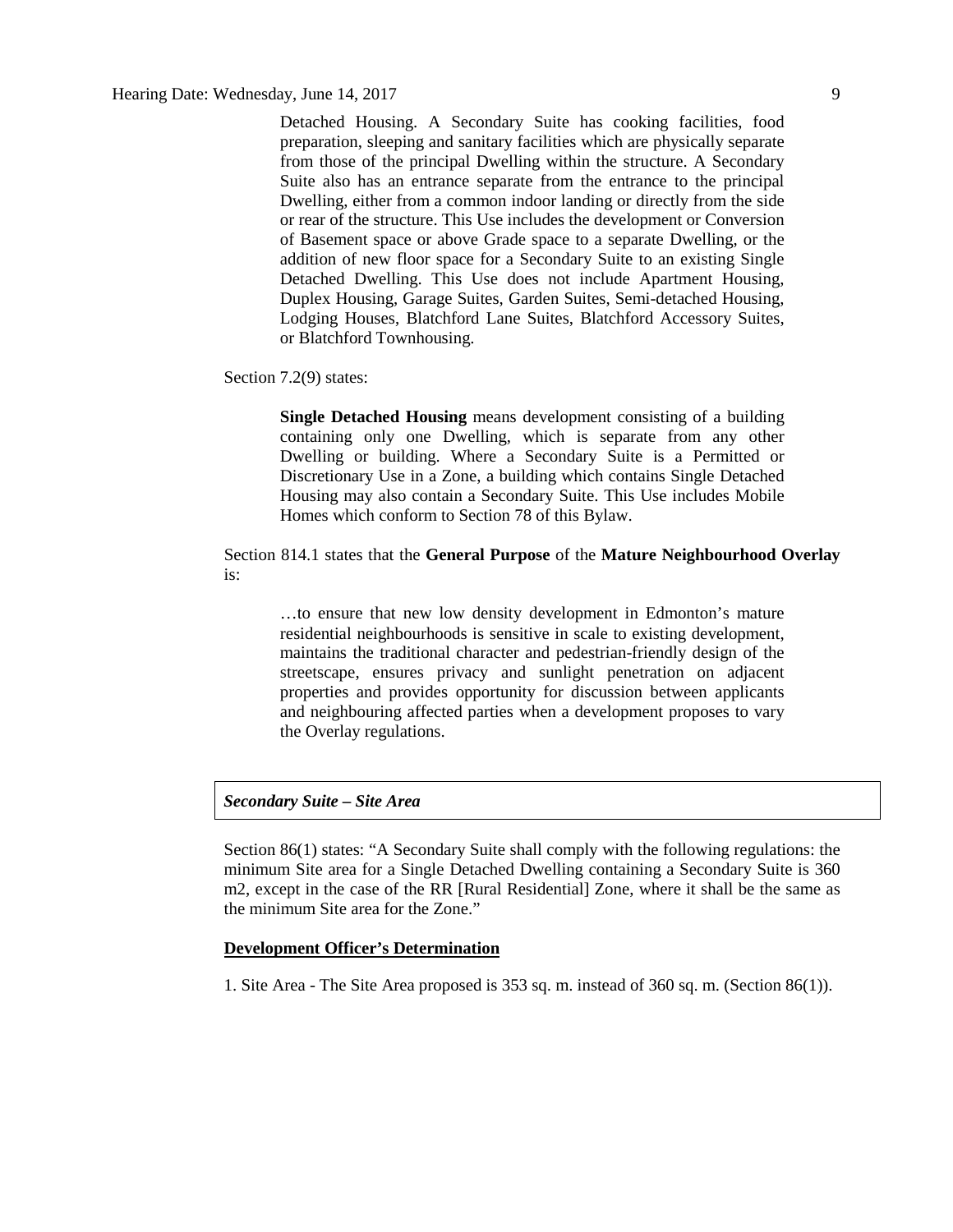# *Rooftop Terrace and Privacy Screening*

Section 61(1)(a) states:

On a Site Abutting a Site zoned to allow Single Detached Housing as a Permitted Use, or a Site zoned RF5 Row Housing Zone, Rooftop Terraces and Privacy Screening, excluding vegetative screening constructed on a Rooftop Terrace, shall be developed in accordance with the following Stepback regulations:

- a. On an Interior Site, the minimum Stepback shall be:
	- …
		- ii. 2.0 m from any building Façade facing a Rear Lot Line;
	- …
	- iv. 2.0 m from any building Façade facing a Side Lot Line, where the Site Width is 10.0 m or greater.

### **Development Officer's Determination**

2. Stepback - The Stepback of the Rooftop Terrace from the rear of the house facing the alley is  $0.91$ m instead of  $2.0$ m (Section  $61(1)(a)(ii)$ ).

3. Stepback - The Stepback of the Rooftop Terrace from the interior side facade facing 9847 - 86 Avenue NW is 0.18m instead of 2.0m (Section 61(1)(a)(iv)).

#### *Determination of Secondary Suite Use*

Section 7.1(3)(b) states:

…

The following guidelines shall be applied in interpreting the Use definitions:

b. where specific purposes or activities do not conform to any Use definition or generally conform to the wording of two or more Use definitions, the Development Officer may, at their discretion, deem that the purposes or activities conform to and are included in that Use which they consider to be the most appropriate. In such a case, the Use shall be considered a Discretionary Use, whether or not the Use is listed as a Permitted Use or Discretionary Use within the applicable Zone;

#### **Development Officer's Determination**

4. Secondary Suite - The proposed development has been deemed to include a Secondary Suite (Section  $7.1(3)(b)$ ).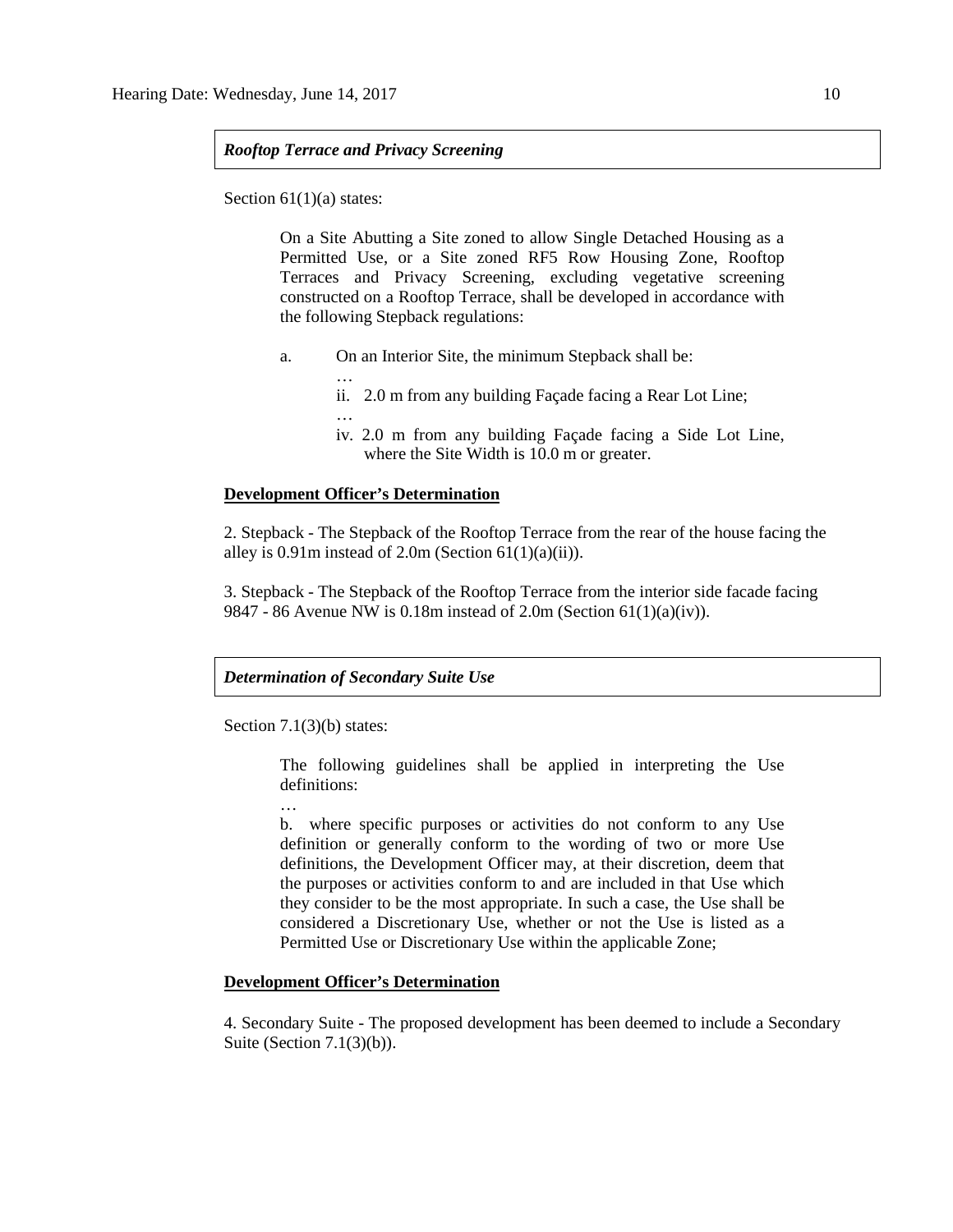# ADVISEMENTS:

1. Sufficient parking was provided in accordance with the Edmonton Zoning Bylaw 12800. The variance for Site Area is a result of the Secondary Suite. Sufficient Site Area exists for the proposed development's principal use being a Single Detached House.

### Notice to Applicant/Appellant

Provincial legislation requires that the Subdivision and Development Appeal Board issue its official decision in writing within fifteen days of the conclusion of the hearing. Bylaw No. 11136 requires that a verbal announcement of the Board's decision shall be made at the conclusion of the hearing of an appeal, but the verbal decision is not final nor binding on the Board until the decision has been given in writing in accordance with the *Municipal Government Act.*